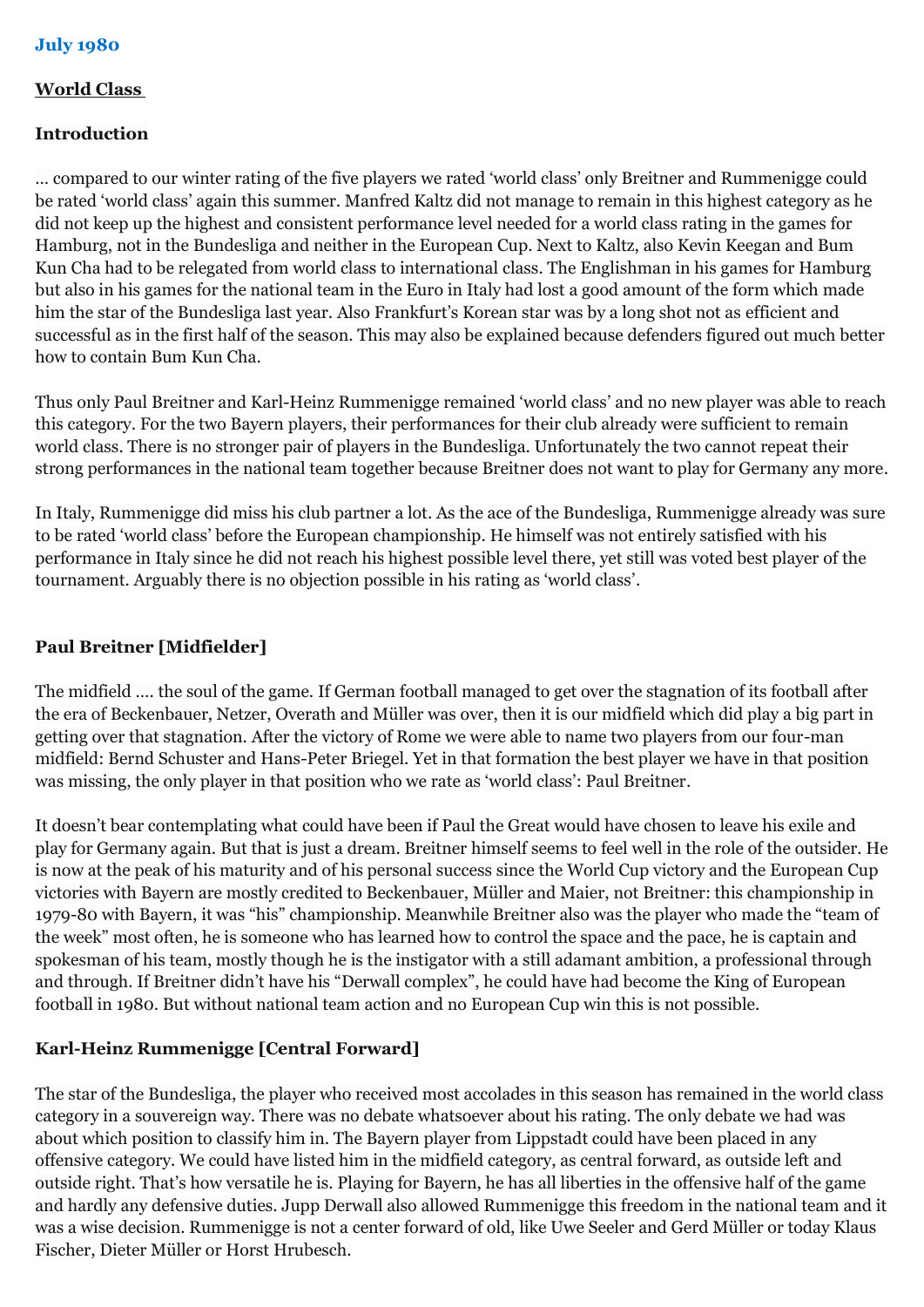He is a wizard of dribbling, someone who can stick the ball at his feet, who can shield the ball in a cunning way and he is at his best when he can attack coming from a deep position, at his most dangerous when the ball is passed to him so that he can pierce the gaps in a defense. In his club he has the ideal partner in Paul Breitner, two players with a blind understanding, be it in 1-2s or when addressing passes. Breitner knows about Rummenigge's moves even before Rummenigge starts to move. Understandable that Rummenigge regrets Breitner's decision not to play for Germany. What Rummenigge lacked in the previous season was cold-bloodedness in front of the goal. He has eradicated this only weakness that he had because he analysed his mistakes in a self-critical way and worked on that weakness. To the 11 goals he scored in the first half of the season he now added 15 goals in the second half and became top scorer for the first time with 26 goals scored. It is this title that he enjoys almost as much as winning the German championship for the first time this year.

## **December 1980**

### **World Class**

### **Introduction**

… of course in every ranking that we published the interest focused mostly on the 'world class' category. In our last ranking we only rated two players in that category: Karl-Heinz Rummenigge and Paul Breitner. We rated both of them 'world class' in our newest ranking, as well but also added Toni Schumacher, Hans-Peter Briegel and Bruno Pezzey while Manfred Kaltz and Hansi Müller are very close to it.

## **Harald Schumacher [Goalkeeper]**

"If I only had a goalkeeper like him, then I wouldn't have to worry that much about qualifying for the World Cup…" is what Austrian manager Karl Stotz said after watching Schumacher playing for Germany in Sofia against Bulgaria. Germany won that game and it was mostly due to Harald Schumacher. Praise from the opponent always outweighs praise from your own folks. And thus we can absolutely claim that Germany again has a keeper of world class and his name is Harald Schumacher of Köln. Surely, he is not yet a Sepp Maier but he is on the best way of becoming a comparable authority and character like the former Bayern keeper. Schumacher managed a uncommonly fast ripening process during the last six months. For the Euro in Italy he was considered a fill-in but already then he played in a souvereign manner and increased the distance between himself and talents like Eike Immel and Walter Junghans. The Bundesliga gave him the last finishing touches when his club Köln was in trouble it was Schumacher that became the great support. His statement back then: "I even have to play libero at our club" clearly show where his strengths are: he is fully concentrated, anticipates everything and cannot be surprised. The space between the goalline and the penalty spot is his territory. Good positioning on the line, knows immediately when he has to leave his goal, sober without showboating antics. In short: the perfect goalkeeper, if, yes if he wouldn't sometimes had the devil in him.

## **Hans-Peter Briegel [Stopper]**

Over the course of the year we always rated Briegel as "international class" but by the end of the year the majority of our writers were now sure he had to be rated in the highest category. Briegel, the former 'muscle man' from Kaiserslautern who was more known for his athletic abilities than his football skills by now has mastered the ABC of football in such a high degree that he even managed to oust the national team's stopper Karlheinz Förster from the first place in this, his strongest position. And he managed this despite him not being able to show what he has to offer as stopper for the national team. His performances for his club already were sufficient to rate him as a stopper of world class. How glad Jupp Derwall can feel for having two such highly-rated players available for the stopper role!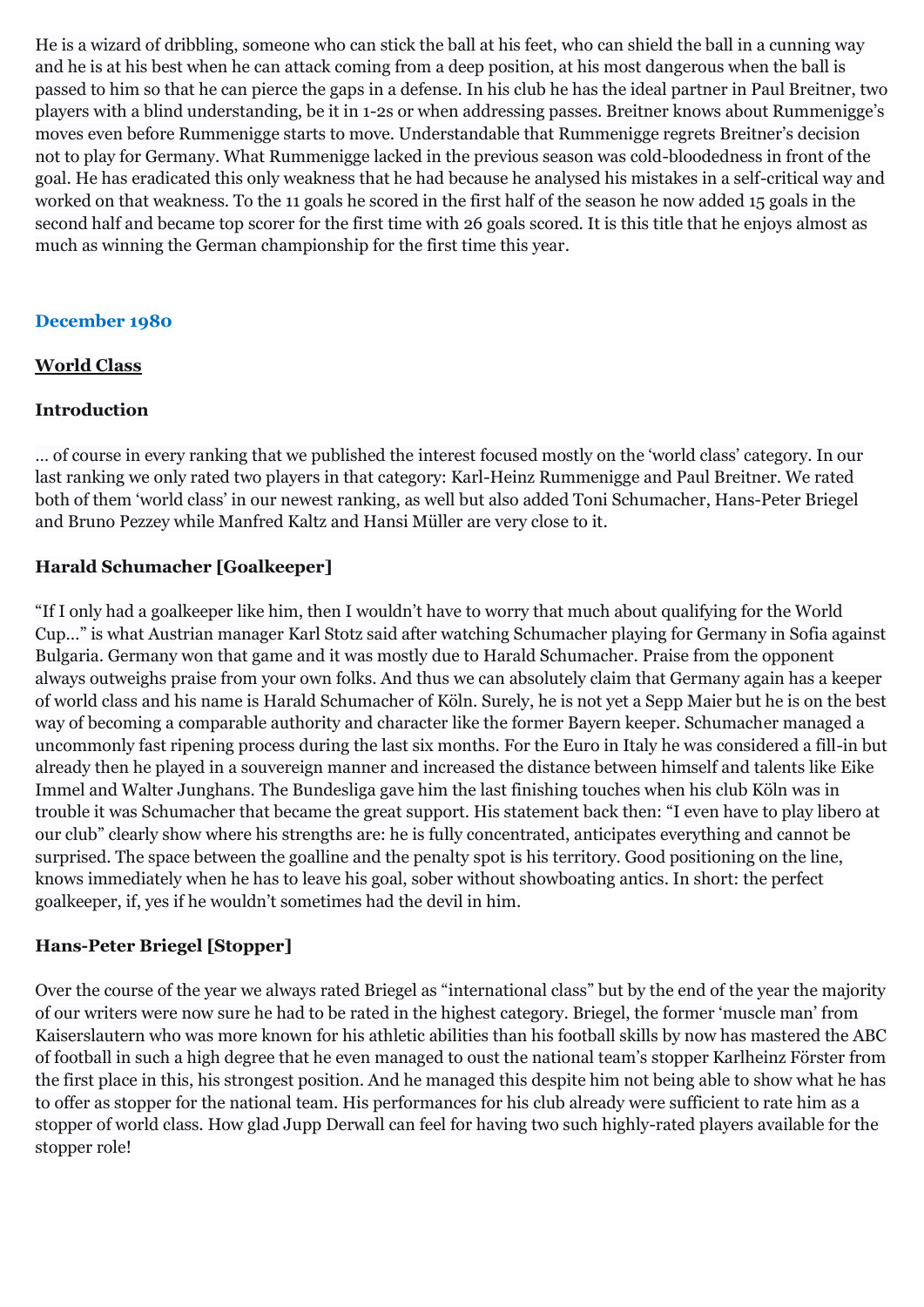## **Paul Breitner [Midfielder]**

… compared to our last ranking we remain with one world class midfielder, the best players are the same as in summer: Breitner, Müller, Magath, Briegel. The midfield has stabilized, only Bernd Schuster left this group since he is now playing for Barcelona in Spain. Paul Breitner has now managed the first position in the midfield category for a third successive time and in each of the last three rankings we classified him as 'world class'. There is no other player that can dictate the rhythm and the direction of a game (also off the pitch!) like the captain of the German champion Bayern München. No one oozes such charisma and influences his teammates like Breitner. This was especially notable when he missed games due to injury this last half of the season, which happened three times. Breitner now has a reputation as a superstar like before only Uwe Seeler and Franz Beckenbauer.

## **Karl-Heinz Rummenigge [Central Forward]**

In the category of the central forwards we can present you the one player whose rating as 'world class' is above any doubt: Karl-Heinz Rummenigge! It was a year ago that Kalle stated in an interview with "kicker": "I can play much better than what I play now". Well, meanwhile it looks as if he has reached the peak of his performance level. Although Rummenigge is still not satisfied with himself as he stated that he can only be satisfied when he manages to convert 80 percent of goal chances (now he claims to be at 60 percent in his own count).

This statement comes from a professional who is collecting silverware like few before him: German Footballer of the Year, best player of the European championship, Man of the Year, several times player of the month (as voted by the team captains of the Bundesliga clubs) … there really was never much doubt that "our superstar" would also be voted European Footballer of the Year. Rummenigge is not a central forward of old, not someone who is lurking in the box for his chances like Gerd Müller was. This exceptionally gifted technical player has all liberties to roam wherever he likes, he is at home in any offensive position, be it offensive midfielder or in the center of attack or on the wings. We could have classified him in four separate positions.

## **Bruno Pezzey [Foreign player]**

After a while there is foreign company for our German world class players! With Bruno Pezzey a man managed to enter this circle whose classification was never in any doubt.

After the tall Austrian only played in 14 games last season (the reasons are well known…) he managed to come up trumps in the first half of this season. Not only his supremacy as defensive organisator but most of all his power in offensive actions made the libero one of the most sought-after players in European football. Jupp Derwall is so fond of the Austrian that he recently said: "I would take him immediately if I could". And many in Germany think the same.

## **July 1981**

## **World Class**

#### **Introduction**

...after we had rated five players as 'world class' in our last ranking - Harald Schumacher, Hans-Peter Briegel, Paul Breitner, Karl-Heinz Rummenigge and Bruno Pezzey - this time we only rated four players in this category. Briegel from Kaiserslautern could not keep up his sublime form of the first half of the season and also he hardly ever was deployed as a stopper, the role in which we classed him as 'world class'. Instead he now rose in the ranks of the full backs to the first position in 'international class', ahead of Manfred Kaltz and Bernard Dietz.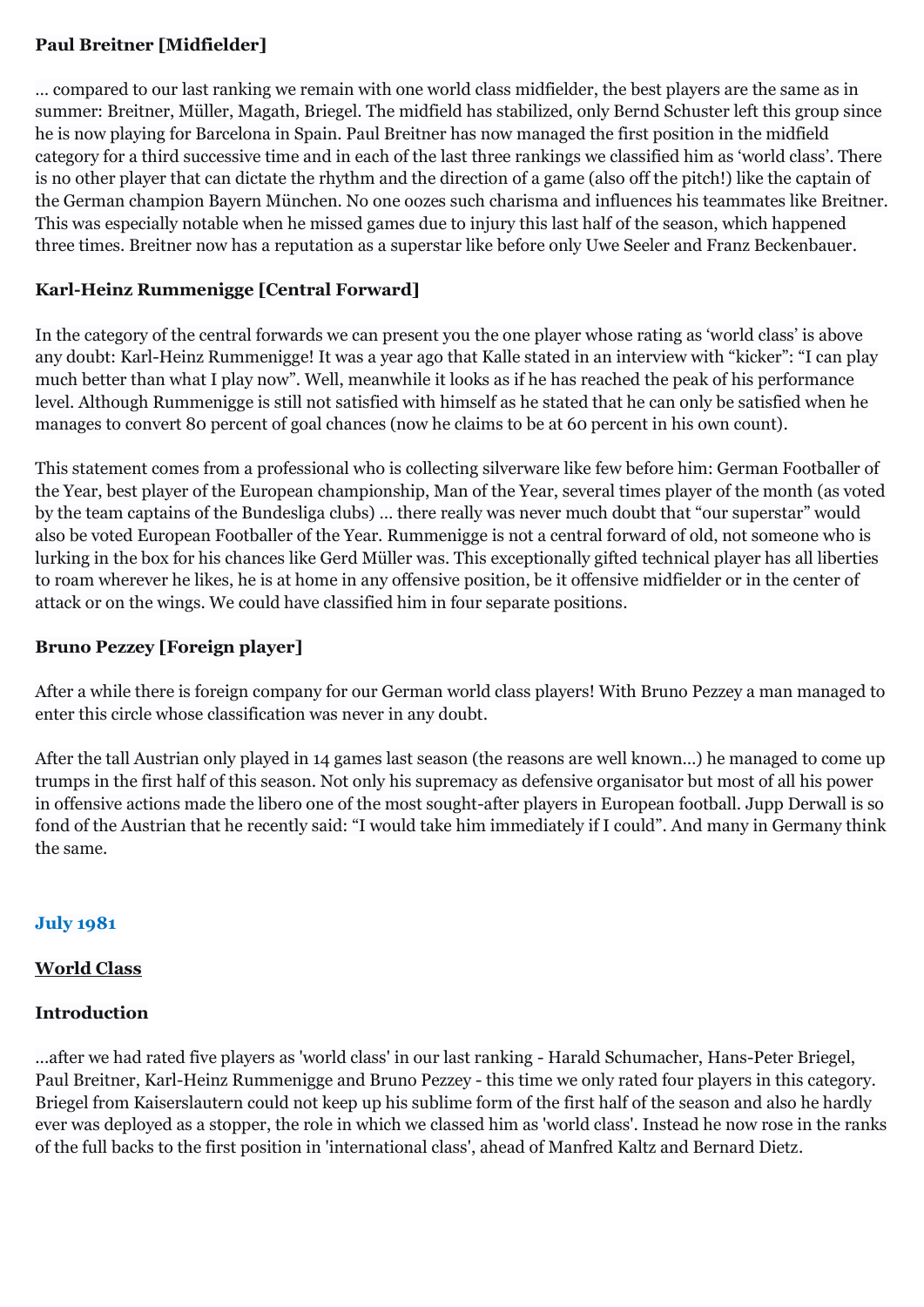# **Harald Schumacher [Goalkeeper]**

Harald 'Toni' Schumacher without a doubt has been the 'king' among German goalkeepers over the last six months and even among his competitors there is no one who would deny that. He was both in the national team and for his club Köln very consistent, showing high class performances non-stop and he was one of the most important pillars in the teams of Jupp Derwall and Rinus Michels. Schumacher has improved his positioning on the goalline in comparison to the past couple of years and was an absolutely calming influence in defense. His hot temper however sometimes breaks out but when push comes to shove, one can rely on Toni. Hence there was no question about it in our editorial team: Schumacher is world class!

# **Paul Breitner [Midfielder]**

... outranking all other midfielders once more is Paul Breitner who we classified as 'world class' for the fourth successive time. Surely, Paul did have some lows in the second part of the season, for example during the icy winter months, but how he managed to get out of that low - and with him, that of his club - deserves unshared appreciation. Regarding morale and attitude nobody can compare to him. The ability to inspire a whole team, the ability to decide a game almost on his own - these are qualities which make him stand above the rest. With the motivation of the 1982 World Cup in his beloved Spain in view, Breitner will hardly allow to get pushed from his throne as Germany's no. 1 midfielder by anyone.

# **Karl-Heinz Rummenigge [Central Forward]**

The 'shooting match' of the two top scorers Karl-Heinz Rummenigge and Manfred Burgsmüller was arguably the most thrilling duel of the Bundesliga. Similar to Bayern trailing Hamburg by three points during the season, Burgsmüller once even had scored nine goals more than Rummenigge and still he was caught by his rival on the finishing line. True, with the help of his teammates Rummenigge scored seven goals in the last three games of the season while Burgsmüller didn't score a single goal. Now then, we are well equipped regards to central forwards. The fine distinction to the center forwards is noticeable: These 'tanks and bombers' were lurking for crosses and through balls, were positioned in the center, were using head and feet: Uwe Seeler and Gerd Müller were like that. Our successful central forwards of today have a more broad area of operation. They expand their reach to the neighbourhood of their position. Burgsmüller is coming from midfield, Rummenigge from the right wing. 'Kalle' especially could be categorized in every offensive position. That's how modern football goes.

But even our super-fast, multi-variant goalgetter no. 1, now even captain of the national team, had to learn to wait: he went through a low phase between the 13th and 20th round when he failed to score a single goal. This phase started at the end of the first half of the season, spanned the Mini World Cup in Montevideo and the time when Bayern struggled and everything looked determined for a championship of Hamburg. But then the breakthrough! Rummenigge pushed through his proposal: Breitner (and not Beckenbauer) back to the national team. It was a double-dealing of Bayern's superstars and it bore fruits. Not everything worked. The European Cup remained in England, but Rummenigge scored his goals here as well and in the national team and most of all in the Bundesliga. There were goals among it of which people spoke of for days, for many observers the goal scored in duet with Paul Breitner was the goal of the year.

# **Bruno Pezzey [Foreign player]**

What has happened to the foreign players in the Bundesliga? For years foreign players were the crown jewels of the Bundesliga as no other category could show off 'world class' and 'international class' ratings as often as this one. In our summer ranking of 1979 there were Kevin Keegan (world class) as well as Buljan, Hellström, Oblak, Pezzey, Popivoda and Jara (all 'international class') - seven players in the two highest categories.

In Winter 1979 there were Keegan and Cha (both 'world class') as well as Buljan, Hellström and Pezzey - five players in the highest categories. While no foreign player was rated 'world class' in the summer of 1980, there were still six players rated 'international class' (Keegan, Pezzey, Woodcock, Jara, Cha and Hellström). But since then things are going downhill for the foreign players. Half a year ago only Pezzey ('world class') as well as Hellström and Jara were rated in the two highest categories.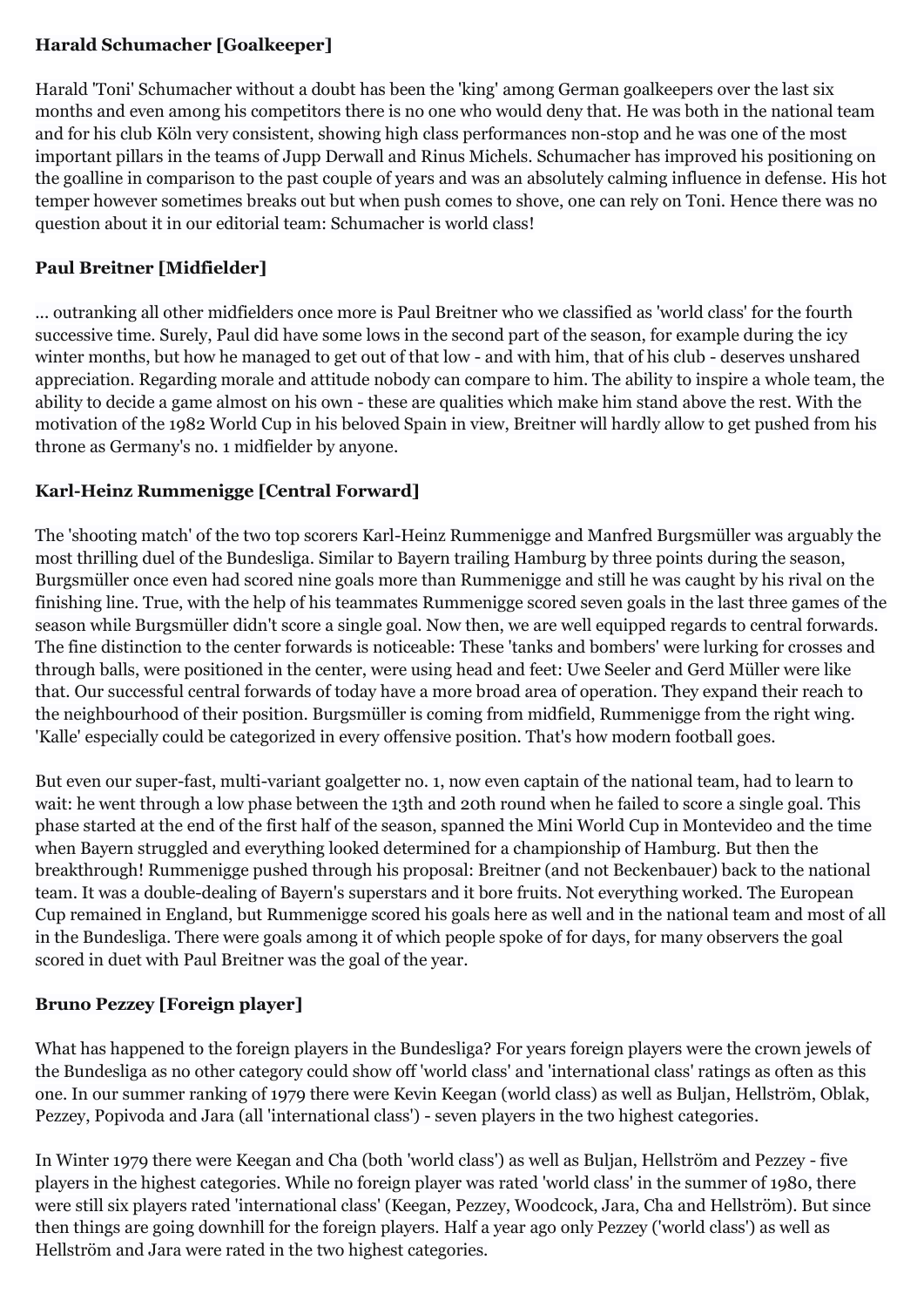And this time, our editorial team in fact only rated two players in these categories: Frankfurt's Bruno Pezzey as 'world class' and the reliable Ronnie Hellström, a regular in the 'international class' category. Pezzey's rating as 'world class' again was absolutely undisputed, mirroring his sublime performances for Frankfurt and the Austrian national team equally.

## **December 1981**

## **World Class**

## **Harald Schumacher [Goalkeeper]**

Years ago Muhammad Ali said of himself "I am the Greatest". Harald Schumacher has said something similar these days. Self-confident, casual, loose - a man full of self-confidence! He is convinced of himself. We want to and we have to concur. In the Bundesliga, Toni really is "the greatest" among goalkeepers. His performances in the national team and for his club Köln have caused us to rank him in the category of 'world class'. Presently Schumacher has no competition in the Bundesliga. The goalkeeper of Köln distinguished himself with his level of consistency in the Bundesliga, he almost always was rated among the best players of his team, leading his teammates by example. Not without reason did Schumacher save three of the five penalties against his team! But also national team manager Jupp Derwall was rejoicing in Schumacher's performances. Without any discussion, Schumacher today is considered peerless as the national team's no. 1 goalkeeper. Toni also is counted as a trump card for Germany in the World Cup in Spain. He didn't have a single weak performance for the national team this season so far.

# **Manfred Kaltz [Full Back]**

The surprises coming from Hamburg go on and on: Manfred Kaltz for example stated recently that he is flirting with the libero position "in his old age" if Beckenbauer would retire by the end of the season. Hieronymus will have been startled by that statement. But there is also manager Ernst Happel under whom Kaltz again rose to the category of 'world class'. The last time we ranked him there was in December 1979, Kaltz even had slipped to second place among the full backs in summer 1981 behind Hans-Peter Briegel. After 18 months the Hamburg player has made it again thanks to constantly good performances for the national team, where he also stood out as a successful goalscorer, and on the international level of the UEFA Cup. In view of the World Cup next year in Spain everyone will take note of the distinctly better performances of Kaltz with satisfaction. His urge to join the attack has made Kaltz even our best right winger (in disguise). Anybody that once has studied Kaltz's way of movement closely will have assessed that whenever Kaltz is joining the attack, he fully acts like a forward without the bumpiness that defenders usually show when they go forward. We must also mention that Kaltz is ranked as the no. 1 right back in all European and Overseas rankings. What Kaltz and the second-ranked Briegel share is that whenever they move forward, they degrade 'their' forwards to defenders, as suddenly the forwards have to chase the defenders.

## **Karl-Heinz Rummenigge [Outside Right]**

He shows as much on the right wing as on the left side, in central attack or in offensive midfield. We could have easily ranked him 'world class' in all of these positions: Karl-Heinz Rummenigge, the superstar of the Bundesliga. We were content with ranking the captain of the national team in the highest category there is as central forward and outside right, a position where he was 'only' ranked as 'international class' last summer. The man from Lippstadt has become a great personality playing for Bayern München and is setting the highest standards. When the allrounder is coming from the right wing, when he has more space, his art of dribbling and his elegant ball control are captivating. Rummenigges crosses are 'pure candy' for his teammates Dieter Hoeness (Bayern) and Klaus Fischer or Horst Hrubesch (Germany).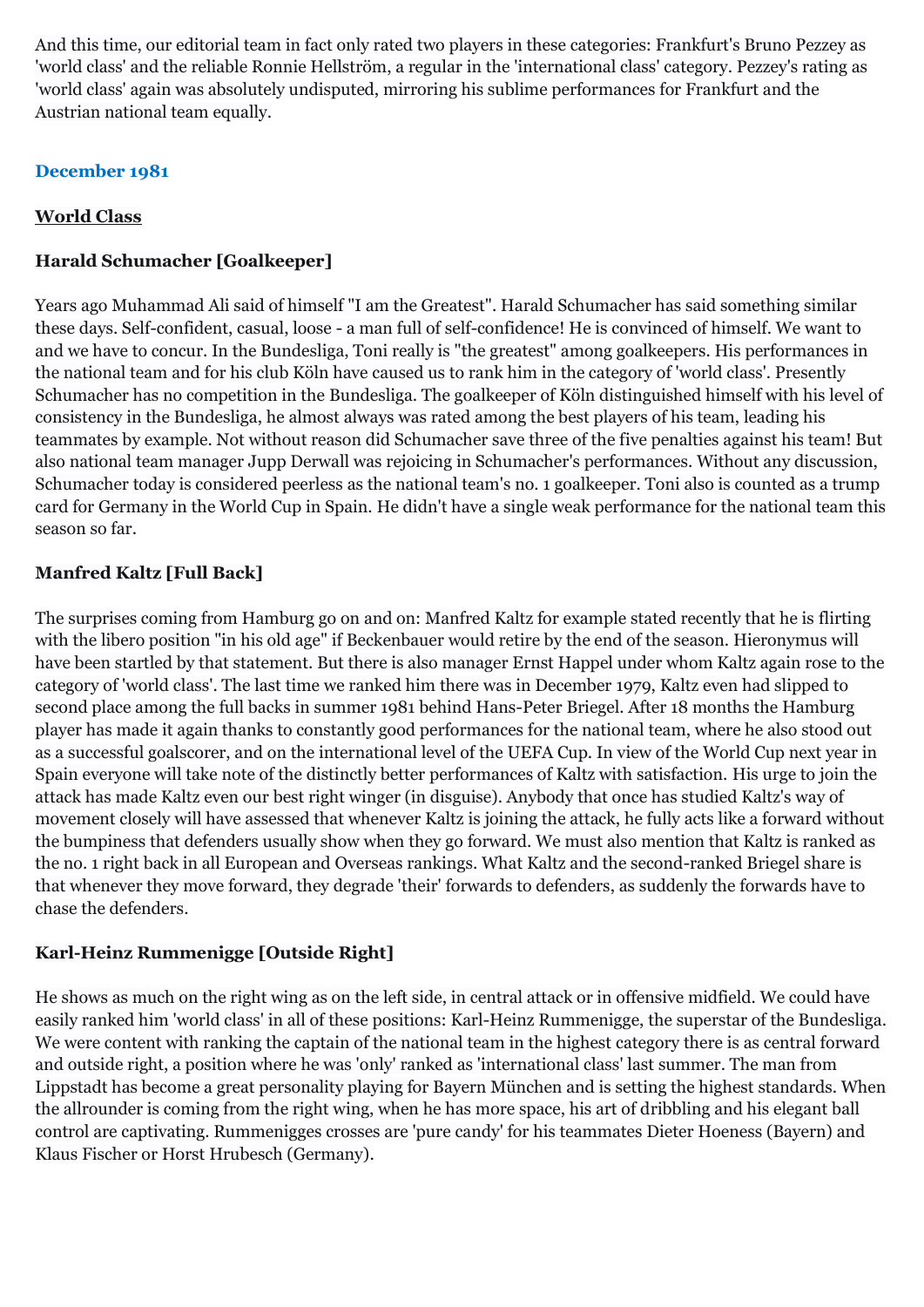# **Karl-Heinz Rummenigge [Central Forward]**

The other central forwards of the Bundesliga should actually go green with envy. Or they have accepted it as irrevocable fact that for years the allround forward Karl-Heinz Rummenigge is stealing the show, relegating them to second place. The exceptional forward who feels like he is in the best form of his life (as he recently said to 'kicker') would even look better if he would convert his goal chances more optimal. This is the only thing he lacks a bit right now. 7 goals in the Bundesliga is actually not enough for a player like him. Instead, he bagged many goals playing for the national team, outranking Klaus Fischer and Horst Hrubesch considerably.

## **Bruno Pezzey [Foreign player]**

The changes in the assessment of the category 'foreign players' by nature are markedly. Every year players come and go like last summer Jara and Nastase (left the league) while newcomers like Six and Bastrup were new entries. The king of this category remains Bruno Pezzey. The libero of Eintracht Frankfurt and of the Austrian national team was part of the teams that qualfified for the next rounds of the European Cup and the World Cup in Spain. The tall Bruno played a huge part in these accomplishments. In the Bundesliga no other player in that position appears as dynamic as him. Bayern München knew what they wanted but the reaction from Eintracht Frankfurt is well-known. This Bruno Pezzey has become a symbolic figure for the club from the River Main. The future will belong to Eintracht if Pezzey can lead the talents Falkenmayer, Anthes and soon also Sievers and Trieb. While Pezzey confirmed his ranking as 'world class' in immaculate fashion, from the six players we ranked behind him last summer only two remained, namely Hintermaier and Cha. The previous no. 2, Hellström, was set back due to an injury.

## **July 1982**

## **World Class**

## **Introduction**

... four years ago after the World Cup in Argentina it occurred for the first time that we did not class a single player as 'world class'. The lacking performances in Argentina are certainly still in everyone's memory. Only two foreigners (Hellström and Keegan) were reigning supremely in the highest level back then. Now, after the shameful performances in Spain in the first round, it looked as if there was another failure on the horizon. Thankfully our team boosted its level over the course of the tournament. Eventually the two players that played most consistently over the tournament were classified as 'world class', confirming the high performance level that they showed for their clubs: Karlheinz Förster and Pierre Littbarski. On a less positive note, Rummenigge slipping down shows the difficulty in creating such a ranking but at the same time the criteria by which we measured the players. For this ranking, the performances during the last six months are exclusively looked at. And in this period, the Munich player - also due to his injuries - could not reach his true level and was not sufficiently consistent.

## **Karlheinz Förster [Stopper]**

The best Förster there ever was: that was Karlheinz Förster during the World Cup. The dread of every center forward. Only the best of the '82 World Cup, Rossi, once managed to score against him. And even then the guilt was not even half on Förster's side. His goalkeeper had a bigger share in that. The younger Förster has been our number one stopper for quite some time now. But this high he has never been categorised, he has never been the number one in his position by such a big margin as today. Behind him in our last ranking we classified Hans-Peter Briegel but he did not play as stopper anymore during the second part of the season, only nominally in few occasions. The second place is now reserved for Rolf Rüssmann. Next to the captain of our Junior World champions - Ralf Loose - he has confirmed his reliability and great strength at heading and had a big share in Dortmund reaching the UEFA Cup this season. Rüssmann brings back memories. During the last World Cup in Argentina he was our stopper and Förster the stopper of our amateur national team, which was third in the 1978 European championships in Athens. For Förster the 1978 World Cup was too early.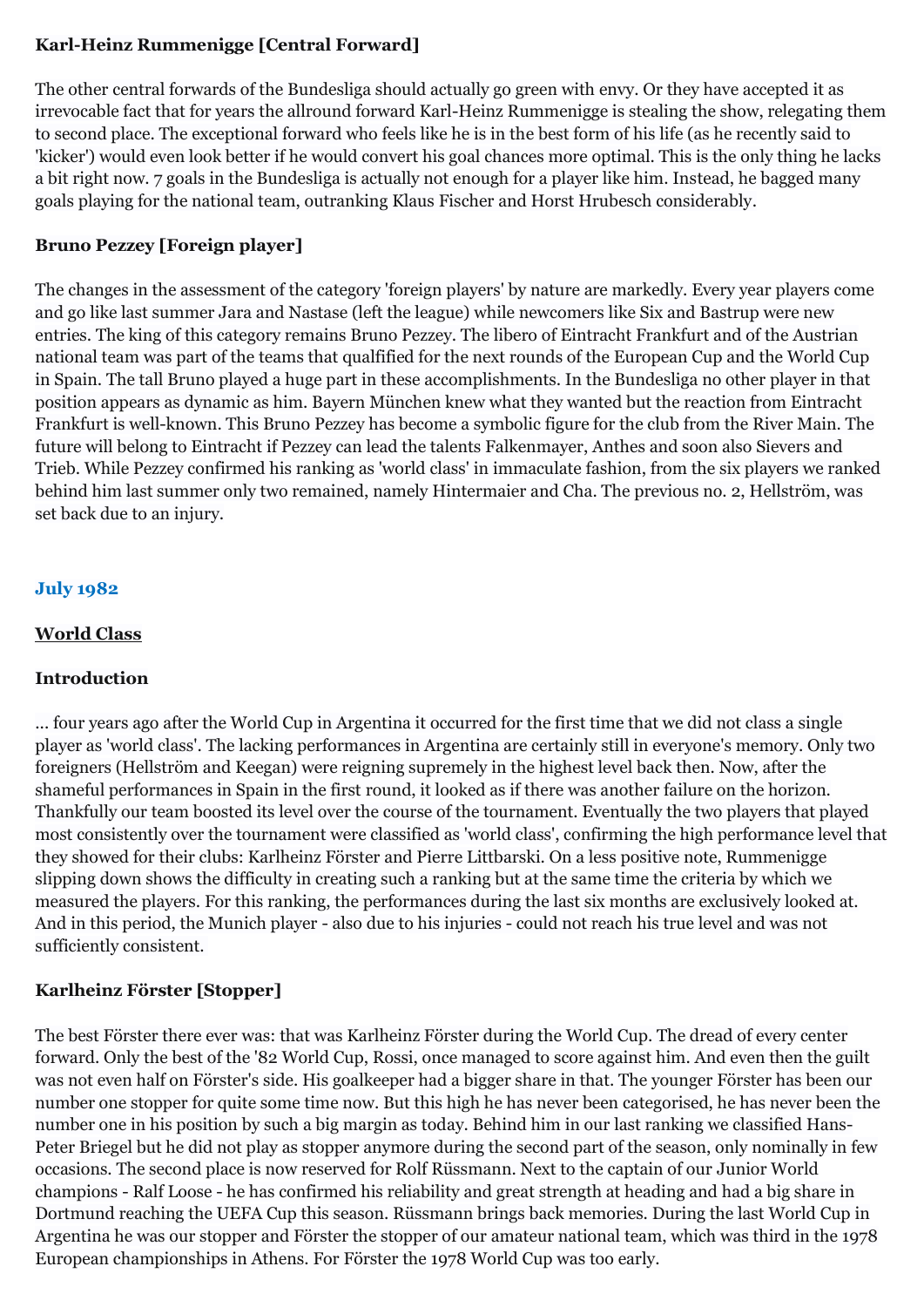We remember being asked by a DFB official who the blond young man was, to which we answered: "our stopper of the future, soon to be our no. 1". And indeed: Karlheinz Förster has managed to fully meet all the expectations, and these were high expectations. The boy from Odenwald is a true student of the Waldhof school. His youth coach Kobberger put the first touches on him. Kobberger especially valued Förster's total commitment on the pitch, in training and even in his sparetime. The role of stopper is not an appealing job, for getting that much out of this position, a real man is needed. And at the same time he's a fine chap. Tough, yes, but not tougher against others than he is against himself. Förster has a fast acceleration and over the course of a game, his grip on his opponents gets ever firmer. That his impact decreases when he goes forward is well known. But for a stopper who has a far more important job on the pitch, this is only a sidenote since he is doing so well in his actual task.

## **Pierre Littbarski [Outside Right]**

The smallest man is the greatest to us! There was only little debate in our editorial staff regarding his classification as 'world class'. Too definite and obvious is his edge in terms of witty playfulness, understanding of the game and his qualities as an executor over all other German forwards. The 1982 World Cup, for many a personal disaster, made him a winner. He assisted six goals of our national team, two he scored himself. His way of playing always served his team, his cunning dribbling and his feared shots made him the horror of defenses, often cutting through them like a knife through butter. Decisive for his classification however also is his maturity as a man. In this respect the 22-year old Littbarski was ahead of many of his older teammates. He was the first one that faced the press after the disaster against Algeria. He was the one consoling Uli Stielike and Didier Six after the misses in the penalty shoot-out. He was the one who admitted that he was not strong enough in the World Cup final. Altogether, a super half-year for the native Berliner, who for the first time also left Karl-Heinz Rummenigge behind.

## **December 1982**

### **World Class**

## **Introduction**

Nothing is as steady as change. This dictum is also applicable for our ranking. This time especially regarding our 'world class' category, which naturally attracts the biggest interest of our readers. In summer we had only classified two players in that category in Karlheinz Förster and Pierre Littbarski. Both of them managed to shine brightly despite the overall shadow of the World Cup while Karl-Heinz Rummenigge, Harald Schumacher and Paul Breitner had to make do with being ranked as 'international class'. Especially in the case of Rummenigge, as we expected, did we receive many protest letters from our readers. He had suffered from a half year full of bad luck, just could not reach his normal performance level which he usually does due to his enormous talents. And that's the way it is with our ranking that we only count what a player actually accomplished on the pitch. During the last half year - synonymous with the first half of the season - it eventuated what was to be expected: 'Kalle' conquered back his place in the sun, he is now listed both in the central forwards and wingers categories as 'world class'. Along with him, also Schumacher and Breitner came back, while Karlheinz Förster, the German footballer of the year, and Pierre Littbarski slipped down to 'international class'.

# **Harald Schumacher [Goalkeeper]**

Harald 'Toni' Schumacher made it again. After he had "only" been ranked as 'international class' in our last ranking, which also incorporated the World Cup in Spain, we had to rank him in the 'world class' category again this time. Schumacher, our national team goalie, was in absolute top shape playing for Köln as well as Jupp Derwall's team. He never let his teammates down, especially when it mattered, he was on the spot! The Köln goalkeeper suffered a long time from the bad publicity about him after the World Cup, something he brought about himself and which lasted for months. Still he proved to be strong-nerved when it mattered, so that even a big French paper, which had criticised Schumacher massively after the Battiston incident, acknowledged that "Schumacher may not be a good character, but in any case he is currently the world's best goalkeeper." Schumacher meanwhile certainly is his old self again. Each weekend he demonstrates his absolute class.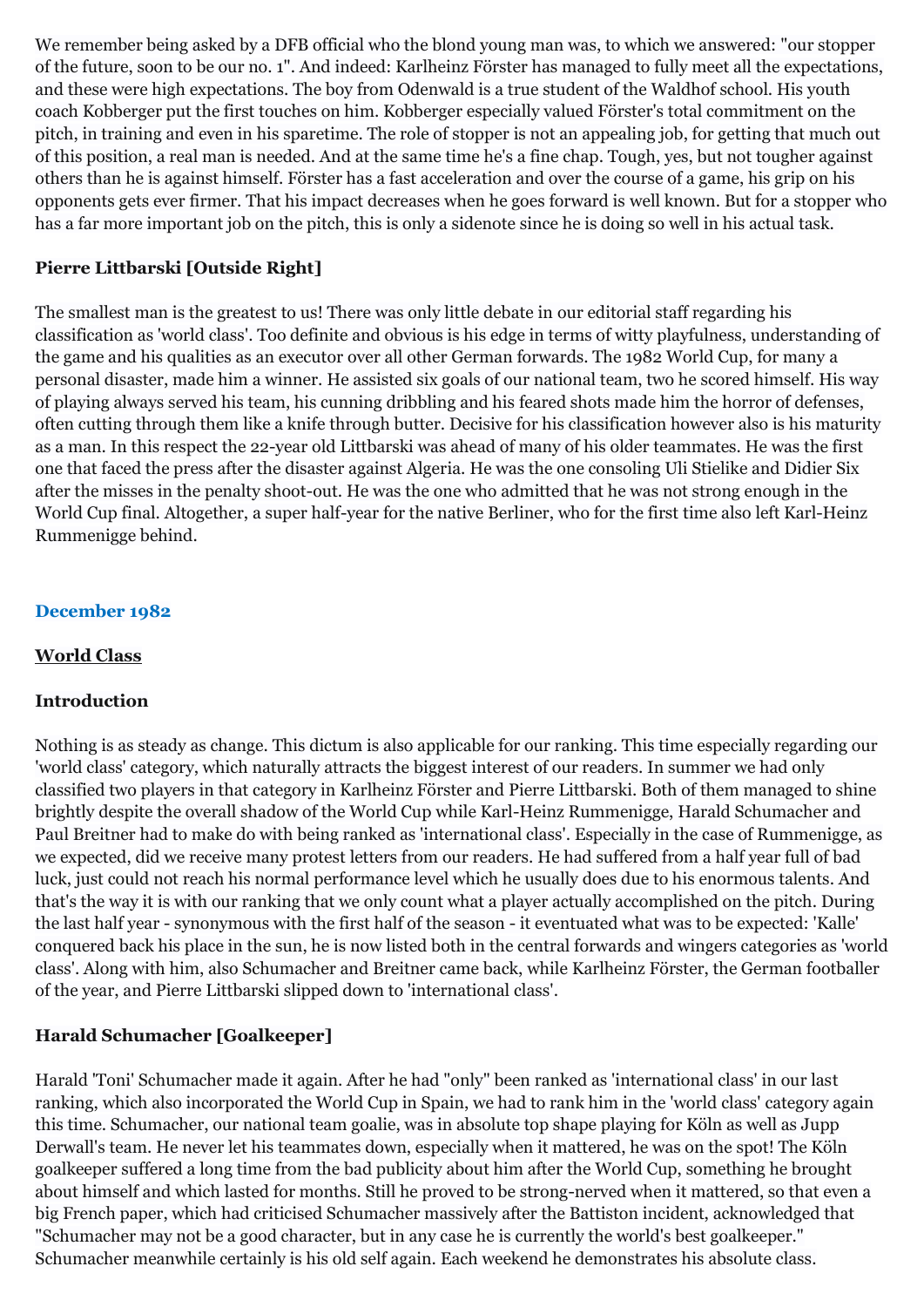With his age of 28 he now is at the peak of his powers. Behind Schumacher we have ranked three goalkeepers as 'international class' but all of them will have a hard time ousting Schumacher for good.

## **Paul Breitner [Offensive Midfielder]**

They are the centerpiece of the game, they are the control center of their team. When they fail, nothing works: the offensive midfield players are expected to combine all virtues of a professional footballer: technique and combat power, inventiveness and playfulness, pace and shooting. No wonder that they are usually traded for more money than their colleagues of the defensive section. Usually as much money as the goalgetters. Moreover, additionally to their already mentioned abilities they also are expected to score goals themselves regularly. A glance at the list of the top scorers proves it. At every possibility opportunity they are expected to get close to the goal, to try to score themselves. Shots from outside the box have to be part of their repertoire anyway. Offensive midfielders and central forwards - these two positions in our ranking - are very often intertwined in modern football. The most fitting example for this is Manfred Burgsmüller. But let us first address the number one. Paul Breitner has reappeared in the category of 'world class' after an absence of one year. Whether his addition to the national team was a benefit remains controversial, whereas his value for Bayern München is inestimable. Not to mention the impact of the Breitner-Rummenigge duo, which is peerless, Paul is the "spiritual centerpiece" of his team. When things are not going well, it is Breitner who is hitching up the sleeves, the one who is instigating his teammates. Five goals in the first half of the season (two penalties) prove his shooting prowess along his generall offensive prowess. Bayern is right now trying to persuade Breitner to continue for another year. Bayern München without Breitner at the helm right now is inconceivable.

## **Karl-Heinz Rummenigge [Central Forward]**

While our last ranking suffered from a lack of perspective regarding central forwards, this time we can look into the future more optimistically. Behind Karl-Heinz Rummenigge, who after classy performances in the first half of the Bundesliga season again moved back to the 'world class' category, two young players established themselves in the 'international class' that played in the second division last season (Völler) or who were not even assessed at all (Milewski).

## **Karl-Heinz Rummenigge [Winger]**

.... Karl-Heinz Rummenigge has ousted Pierre Littbarski this time, regaining his world class form distinctly and without any question marks just like Toni Schumacher and Paul Breitner regained their world class form. No one will aruably doubt this. Pierre Littbarski was burdened with tasks the 22-year old young father could hardly cope with: he was active for his club, for the U 21 team and in the World Cup.

## **July 1983**

#### **World Class**

#### **Introduction**

...Felix Magath, the great playmaker of the European Cup winner Hamburg and the scorer of the 'golden goal' in Athens, for the first time has managed to be ranked in the 'world class' category, as did 'newcomer' Jean-Marie Pfaff, the goalkeeper of the Belgian national team. Our national team goalkeeper Harald Schumacher remained in the highest category while Suttgart's stopper Karlheinz Förster had a comeback after a pause of half a year. Thus four players were rated as 'world class' after some heated discussions. Where is Rummenigge? Where Breitner? Many will ask this. We did receive already armor-clad protest letters after we did not rank Rummenigge 'world class' in the summer of 1982. But precisely his example - and that of Breitner - emphasizes the criteria by which we rank the players. Only the performances during the six months that we look at matter. And during this time frame, the super technician of Bayern did not show the high level which he undoubtedly is capable of. Neither in his club nor for the national team. Paul Breitner had to labour with constant injuries and hence only appeared in two European cup games and seven Bundesliga games.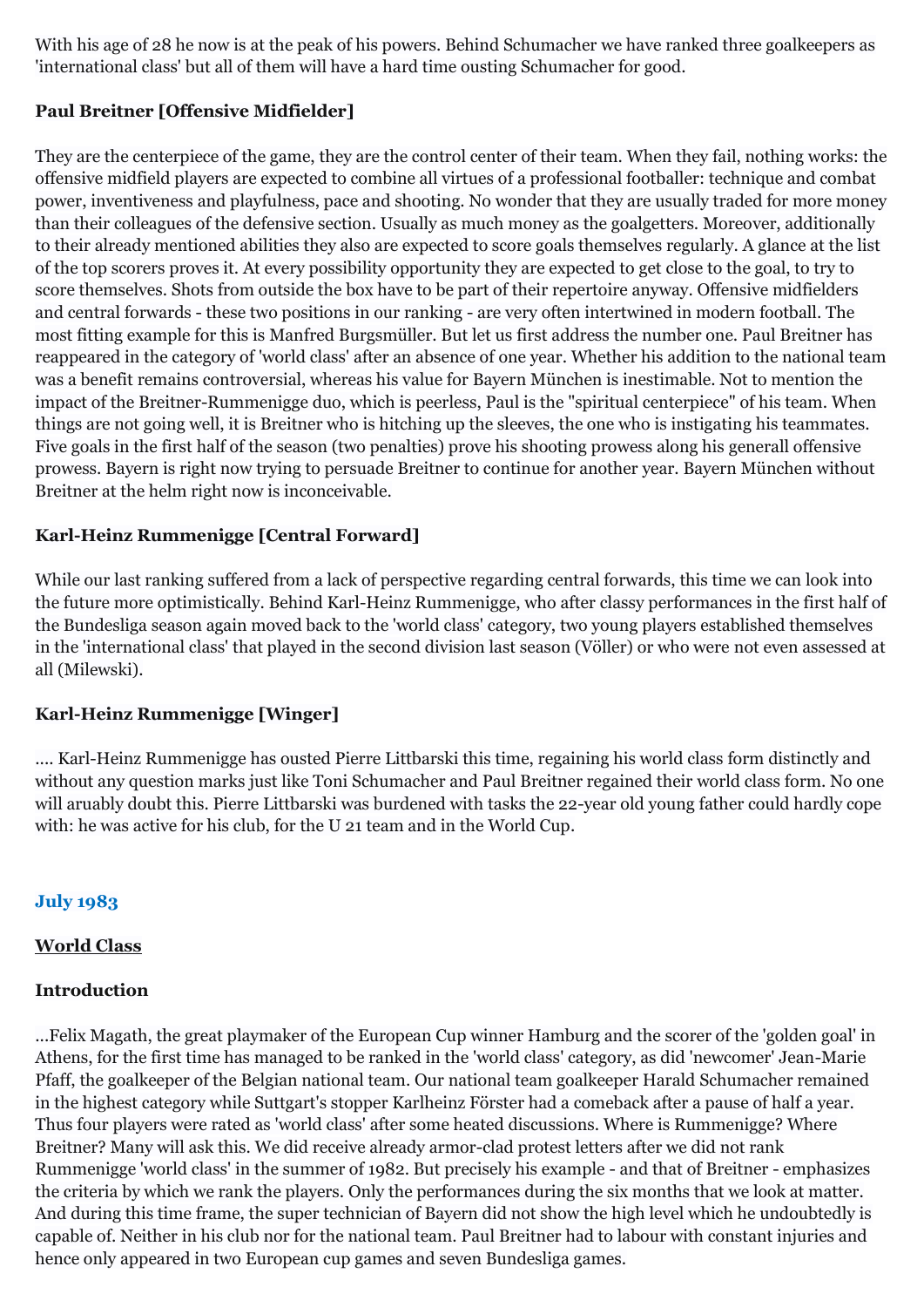Players that were injured over a considerable spell during the timeframe we look at (like Breitner) or did not play due to other reasons are not assessed in our ranking. Also those players that play abroad are not assessed (Schuster, H.Müller, Stielike).

# **Harald Schumacher [Goalkeeper]**

Toni Schumacher certainly is not everybody's darling, like Sepp Maier before him was. A gag for the fans here, a shoulder clap there - people loved Sepp Maier. But "popularity" was never Schumacher's strength, which was also seen recently after the Cup final when Schumacher insulted the fans. But there is one thing that Schumacher and Maier share: both dominated their position in the Bundesliga and the national team in a way that their reserve keepers were never viewed as 'rivals', but really only as reserve. This was the same in the second half of the 1982- 83 season. Schumacher commanded the goal of the national team in a souvereign way, he even shined in the game of the national team in Portugal where his teammates disgraced themselves. No different in his club. Toni, Toni über alles. Not least because of him did his club Köln reach the UEFA Cup despite all setbacks and form fluctuations of his clubmates. And then he crowned his performances by winning the German Cup. Schumacher thus still the no. 1 German goalkeeper and the only one rated as 'world class'.

# **Karlheinz Förster [Stopper]**

Yes, he made it again! The player from Stuttgart once again climbed into the 'world class' category, from which he fell due to adverse circumstances in our last ranking. Back then he had suffered a nagging injury in the game against England which set him back during most of the first half of the season because he started to play again too early after his injury and could not meet the expectations. But in the second half of the season he more than made up for that, was constantly in very good shape and again 'world class'. Not least because of the very good impression he left in the 1982 World Cup did journalists vote him as 'German footballer of the year'. Karlheinz Förster is still the highest measurement for stoppers in this country.

# **Wolfgang-Felix Magath [Offensive Midfielder]**

After an impressive first half of the season he again sat enthroned at the very top as our only offensive midfielder in the highest category. Now he retires without getting a place in our ranking. Bad luck for Paul Breitner. He only played in two European Cup games and seven Bundesliga games (five of them 90 minutes), which was not enough to be assessed in our ranking. In Felix Magath, Breitner has a worthy successor. To be sure, the playmaker of HSV does not appear as dynamic as Breitner but he is more inventive and technically superior. Wonderful are his crosses that he bends so well and his freekicks and his well-timed passes. Magath's fantastic ball control also was seen when he scored his "goal of the year" in Athens against Juventus. Too bad that the 29 year old has resigned from playing in the national team. Magath could be very useful for Derwall's team.

# **Jean-Marie Pfaff [Foreign Player]**

At the start of the season he was considered a flop but this was only the humble start of an astonishing victory parade. Jean-Marie Pfaff, who in the very first game had touched a throw-in by Bremen's Uwe Reinders which made it an own goal, is one of the few foreign players who managed a breakthrough already in their first season due to superior performances. In essence, the Belgian national team goalkeeper was the guarantee for the highlybet Bayern team not to miss every one of its aims this season and at least managed to qualify for the UEFA Cup. In autumn the 29-year old Belgian - who combines a joker nature with a high performance level like Sepp Maier in the past - still had to fight off certain reservations. Also among our editorial staff. A bare majority in winter was of the opinion that Pfaff had to be classed 'merely' as 'international class'. But this time there were no doubters! His performances in the second half of the season have been so convincing that we have to rank him on the same level as Harald Schumacher of Köln and thus in the 'world class' category.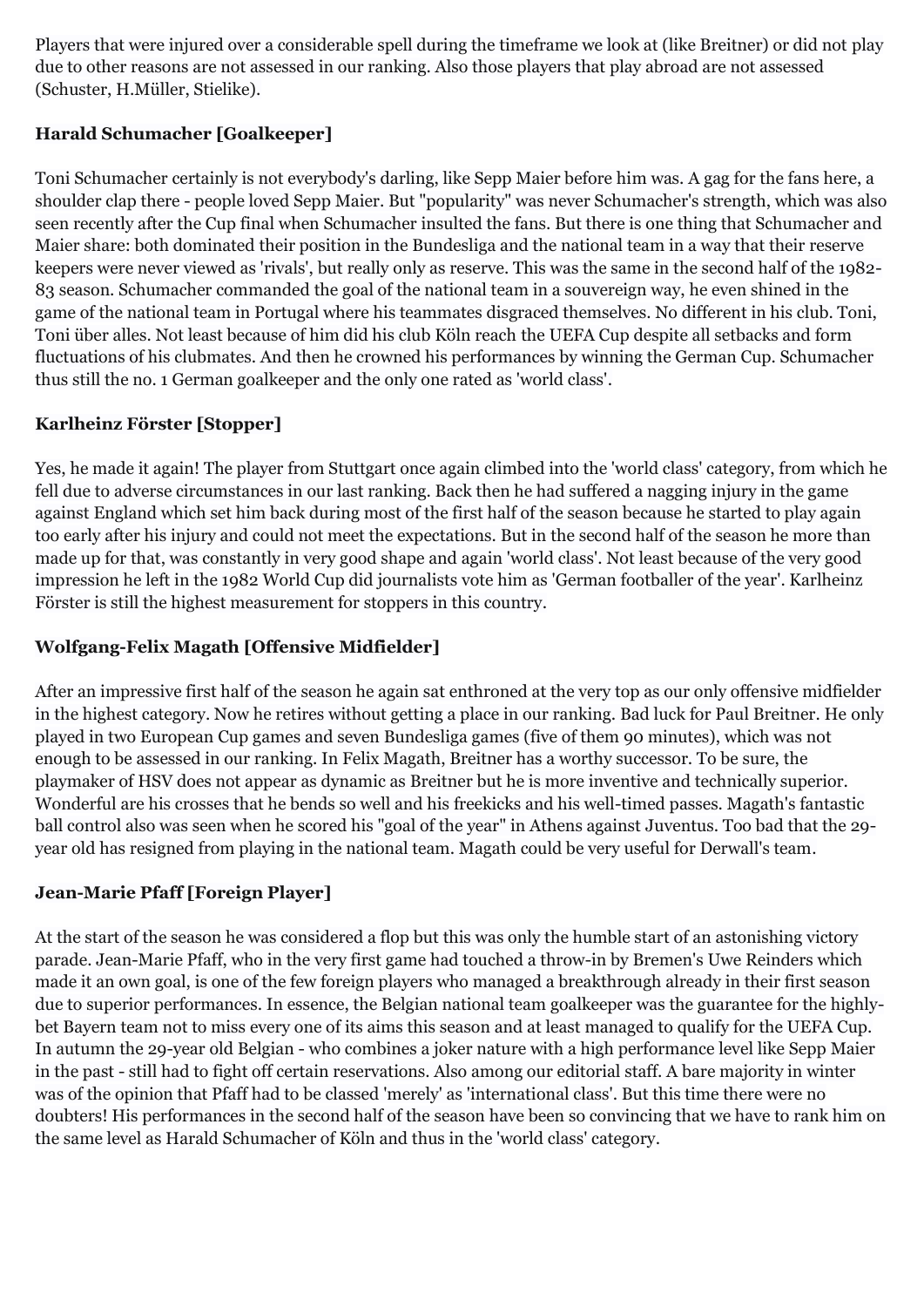## **December 1983**

#### **World Class**

### **Introduction**

German football has lost some of its class. At the same it has become poorer in terms of class players. .... of the four players that we rated 'world class' this summer only two have remained in the same category: Harald Schumacher and Jean-Marie Pfaff, the two goalkeepers. Felix Magath, who was a great playmaker and scorer in Athens against Juventus couldn't keep his position in the highest category just like Karlheinz Förster slipped down a category. And new names didn't manage to crack the highest category just like Karl-Heinz Rummenigge didn't manage a return to 'world class' level. The player from Munich, who shows sign of wear and who constantly was troubled by injuries, is a prime example of the criteria which our ranking is based on, where only factual performances are measured, not the performance level a player is capable of. In 'international class', where we rated 22 players last time, only 14 players can be named this time. ...

## **Harald Schumacher [Goalkeeper]**

Two goalkeepers are the top stars of the Bundesliga. This says more than thousand words about the lack of quality the top division has shown the past half year. Well, goalkeepers are part of the game, too. And if they happen to be better than defenders and forwards, one should not withhold that. Toni Schumacher and Jean-Marie Pfaff currently outclass all other players in the top division. We will write about the sunnyboy from Belgium, who had a main share in some of Bayern's success in the European Cup and in the Bundesliga, in the 'foreign player' category. Toni Schumacher, the only German player of 'world class', defended his top position among goalkeepers due to his enormous ambition. Even in bad games like the one against Albania, which was so important for the qualification for France 84, Schumacher beat his 'crown prince' Dieter Burdenski to the second place. The Bremen player, driven by his good performances for Werder, risked a showdown and demanded a starting place in the national team. Toni Schumacher responded laconicly: "I will play. Period." An argument that also manager Jupp Derwall couldn't close his mind to. And why should he annoy his absolute number one? The critical statements about the performances of the national team may be justified. But there is one player who has to be excluded from that critique, because he never failed and was always reliable and very often showed sublime performances: Toni Schumacher.

## **Jean-Marie Pfaff [Foreign Player]**

The idea is forcing itself on us when we browse over the list of high quality foreign players in the Bundesliga: what would it look like if a selection of the best German Bundesliga players would face a selection of the best foreign Bundesliga players? The team: Pfaff - Krauss, Pezzey, Herlovsen, Okudera - Keser, Sigurvinsson, Lerby - Cha, Nilsson, Corneliusson. They wouldn't be fighting a lost cause against any German team. Beating this team wouldn't be easy! First and foremost, the player with the no. 1 on his back would have to be beaten. And in this respect, Jean-Marie Pfaff, the only foreign player of 'world class' level, will be very adamant. He almost was even better than in the first half of the year 1983 and won a lot of fans with his sympathetic appearance. The greatest compliment: one can hardly imagine the Bundesliga without him anymore!

## **July 1984**

## **World Class**

## **Harald Schumacher [Goalkeeper]**

If only we had so few problems in other positions as we have with goalkeepers! We then wouldn't even have to waste one sentence about the demise of German football! One rated as 'world class', four (including the Belgian Pfaff) in 'international class', five (including the Swede Hellström) in 'broad circle' and far and wide no underachiever!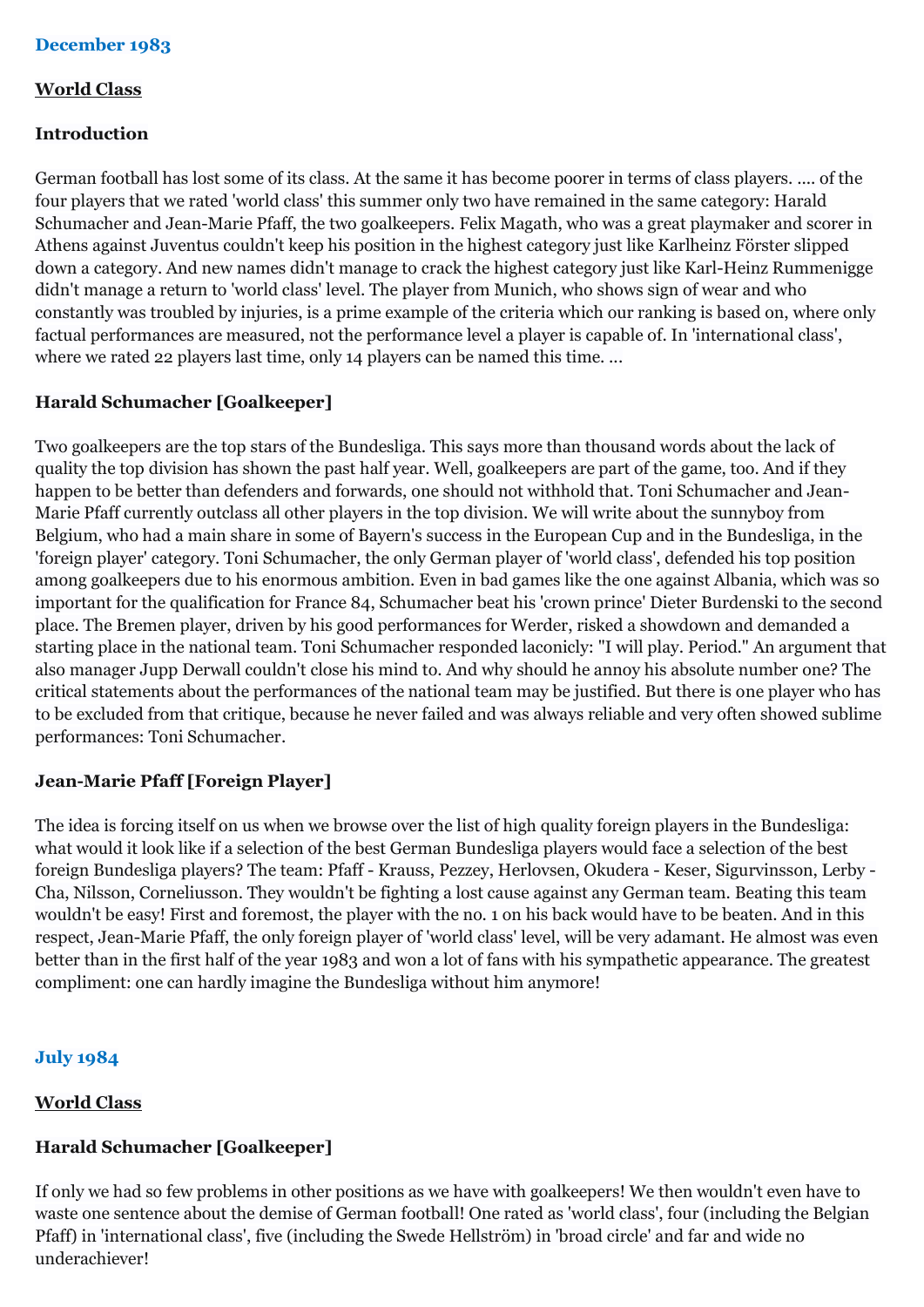A record that proves that the men with the number one on their back not only wear this number due to numerical reasons. Let's have a more detailed look: Harald Schumacher, who everyone calls Toni, has defended his no. 1 position and his rating as 'world class' with his very own kind of ambition. For his club Köln he so often had to be the pillar on which weaker clubmates had to lean against. That was his homework. Yet his goalkeeper-diploma came when he played for the national team. A graduate which took a real man to pass. Especially the friendly game against France in Strasburg and the three games in the European Championship toughened his senses. The boos and whistling of the vengeful French crowd must have felt like arrows. On the outside, he endured this like a stoic and answered back in his own way: with performances that silenced all doubters about his world class. Everybody understood this language. Tonis statement after the knock-out against Spain was directed at his teammates: "Looks like I will have to train even more in the future to be able to catch balls like that as well". His comment about Maceda's goal, who was allowed total freedom in the German box for his header.

## **Asgeir Sigurvinsson [Foreign Player]**

This has never happened before in the Bundesliga's 21-year history: the best outfield player of the league hails from a little island republic just south of the polar zone. It is Asgeir Sigurvinsson of Iceland who became an international star in Belgium, couldn't get past Paul Breitner in Munich and now reached the summit in his second year in Stuttgart. The midfielder of Germany's new champion Stuttgart is next to Toni Schumacher the only Bundesliga player who we saw fit to be rated 'world class' during the last six months. In these parts, Sigurvinsson is one of the few prototypes of the midfield playmaker. Equipped with an almost perfect technique, a brilliant overview of the game and an imposing personality, he impressed in the decisivie weeks of the championship also as a scorer of important goals. For sure, the international performance test Sigurvinsson will have to face in the European Cup next season. But Sigurvinsson was such a defining power in this season that we saw it justified to rank him on the same level as Schumacher.

## **December 1984**

## **World Class**

## **Introduction**

Foundation of this ranking are the performances in the first and second division since the start of the season as well as Cup games, the European Cup and games of the national team. Performances have to be sustained over a longer period of time. One hit wonders won't be considered. The record of the last few years proves: German football has become poorer with regards to real top players. Karl-Heinz Rummenigge and Hans-Peter Briegel joined Italian clubs. We could not assess them anymore, because Germans abroad can only be assessed after a World Cup or a European Championship because then we can compare their performances with that of other players. What is true for Rummenigge and Briegel is also true for Hansi Müller, Bernd Schuster and Uli Stielike. Hence there is only one player left who deserves the accolade of being 'world class': Toni Schumacher! The goalkeeper of Köln and the national team confirmed his extra class playing for a fickle Köln side. One weaker performance in the 1-5 vs. Borussia Mönchengladbach does not carry weight. Six months ago there was a second top player. It was the time when Stuttgart had become champions - with the world class playmaker Asgeir Sigurvinsson. His example shows how fast in football light changes into shadow. The Icelandian did not play a single good game in the first half of the season. Too little to be even considered in our ranking.

# **Harald Schumacher [Goalkeeper]**

A lot has changed in the last six months. Slowly but surely we notice a changing of the guards in the highest categories. Young men like Ehrmann and Aumann as well as goalkeepers who had stood in the shadow of others for a long time (Sude) are now edging forward, leaving many established goalkeepers behind. About the two highest positions however there is no discussion whatsoever. Toni Schumacher remains in the category of 'world class' also in the second part of this year - our editorial staff had a quick decision about that. "The Footballer of the Year" saved his club Köln and the national team in precarious situations oftentimes.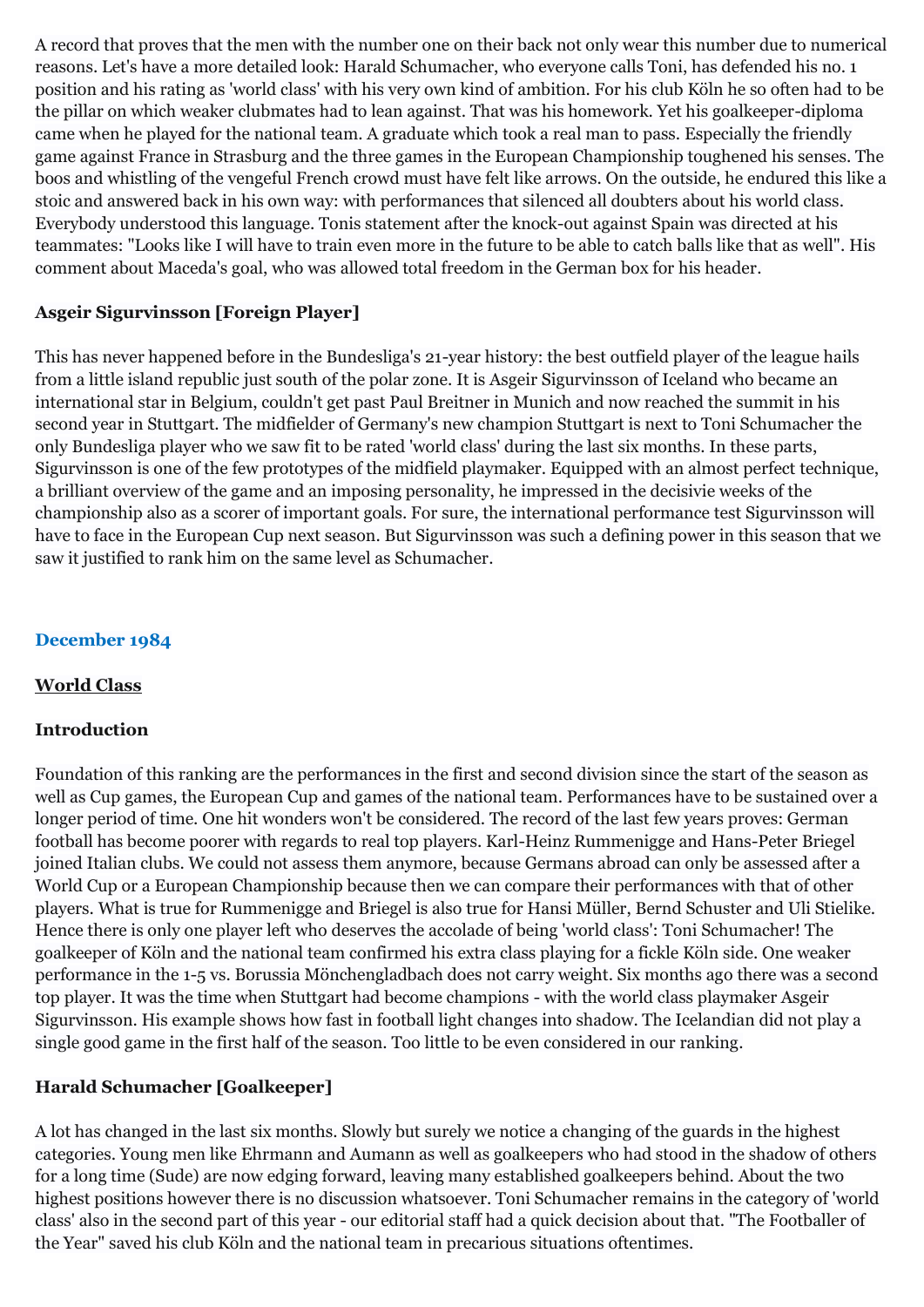Whenever it matters, the 30-year-old Schumacher shows up and proves his absolute reliability. It was little short of a miracle that Schumacher's nerves only failed him once (in the 1-5 debacle against Mönchengladbach) despite the tantalizing contract negotiations with his club. But bad games like that we can count on one hand when it comes to the super professional Schumacher.

# **July 1985**

# **World Class**

## **Introduction**

... Naturally the main interest is resered for the top positions of our ranking. It is pleasant that we can rate Rudi Völler, Pierre Littbarski and Klaus Allofs in the category of 'world class'. Even more pleasant is that they are three forwards! This not only proves the general upward trend but also the positive development in this difficult position. Because for a long period it looked 'poor' with regards to our forwards. The last one who we rated as 'world class' in that position was Karl-Heinz Rummenigge at the end of 1982. Last winter we only had a goalkeeper ranked in the highest category in Toni Schumacher. The Köln keeper, who was rated 'world class' eight times in the last ten rankings slipped one position down. Schumacher had an almost permanent place in the category of 'world class' since 1980, even in those years when German football was going down, the Köln player was a firm, striking presence. His international reputation is still big but in this new ranking he slipped out of the world class category. Toni did not show his usual level of brilliance and reliability that we have become used from him in recent years. Surely, it is not only his fault that Köln conceded so many goals this year (only the relegated sides Karlsruhe and Braunschweig conceded more as well as Kaiserslautern). Toni however is being too convenient when he solely blames his defenders for that misery. No, quite a few of the goals were due to mistakes by Schumacher and he also was not unfallible playing for the national team (see the 0-1 in Hamburg vs. Hungary). These facts induced us to demote Schumacher from 'world class' to 'international class'.

# **Rudolf Völler [Central Forward]**

Lucky is Franz Beckenbauer! Even two players in our ranking are rated as 'world class' and unbelievably only one of them can claim to be a sure starter for the national team. The number one of course is Rudi Völler. The goalgetter of Werder Bremen is the prime example of a modern central forward. Not a tank - but very adept header. Not a model athlete - but unbelievably robust. And his stamina astounds time and again. The 25-year old does not only wait for getting the ball served on a platter but tries to get on the ball by his own initiative, moves out to the wings, drops back and serves his teammates with good passes. Since Völler has become persistent in his performances, he has established himself in the 'world class' category. Of course these qualities have already been noticed abroad and when the Italians open their borders again a chase will start that will be won by that club that spends the most money on him. Karl-Heinz Rummenigge had lost his leading position among Germany's best forwards already for several years to Rudi Völler and who knows, maybe "Ruuudi" will establish a new transfer record deal someday?

# **Klaus Allofs [Central Forward]**

On to number two: together with Pierre Littbarski, Klaus Allofs forms the highest-quality attacking duo in the country. In the national team however Allofs still fights for a starting place: while he belongs to the roster he still has not prevailed, which was also caused by bad luck with injuries.

# **Pierre Littbarski [Winger]**

Our football welcomes back wingers! In the last and second to last ranking we only had one player ranked in 'international class', given to a player that today is rated among the central forwards (Klaus Allofs). But now they are bubbling up again which is a blessing for the game and to the benefit of the spectators. Because wing play makes football more enjoyable - and more promising. There were times when it was believed it was pure luxury to deal with wingers.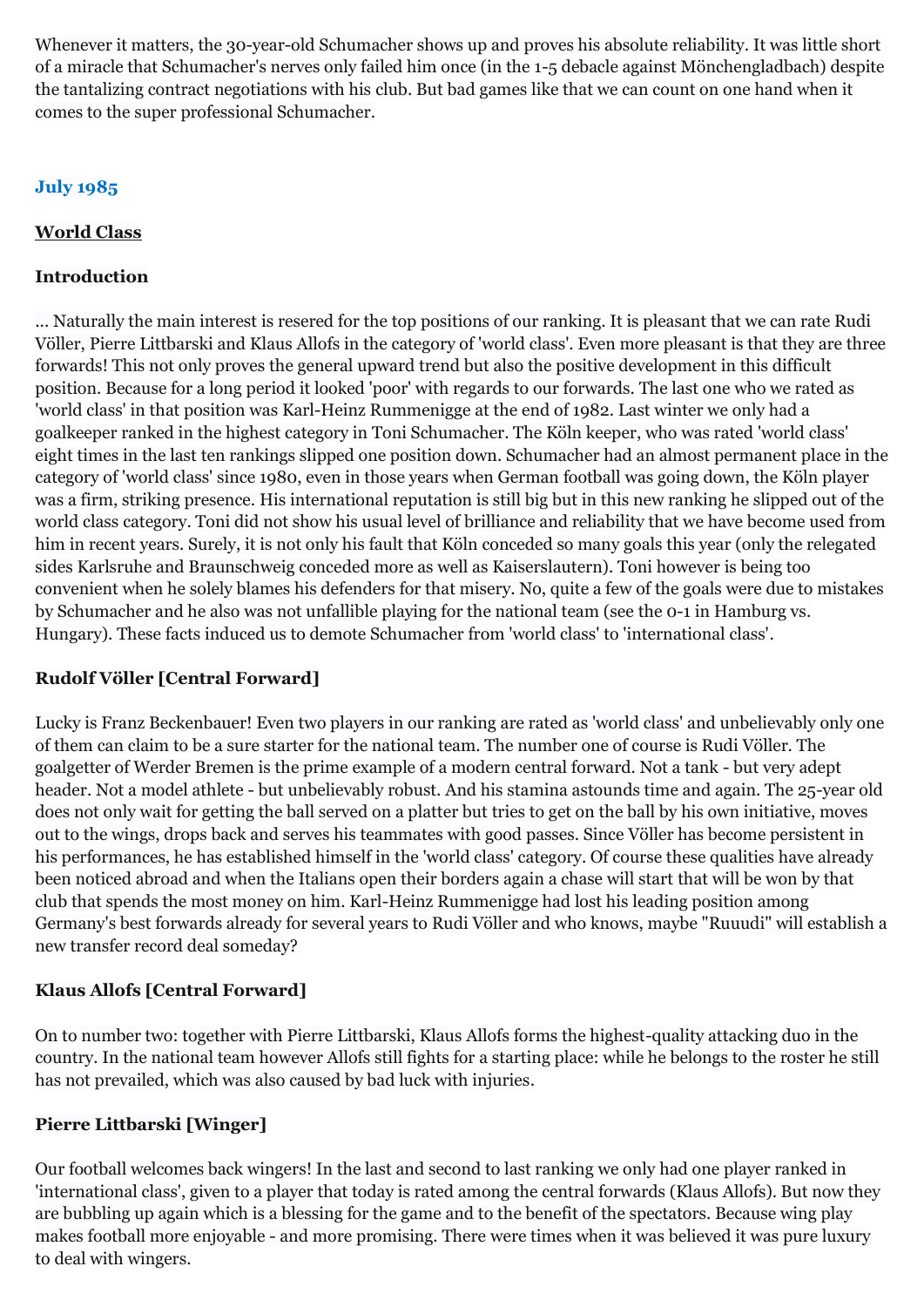The decision was made in the center anyway and didn't our most succesful club practise the "wingless" game? It took a long time to reflect on that and change opinions. At the front of this movement is Pierre Littbarski. His withdrawal to the midfield was paying off insofar as people grasped that this was not the right move for his talents in the same way as one grasped that being captain of his team was not matching his nature. But now again he is tricking his opponents, thank god! A blessed player has found hisself again and his way of playing. He blossoms again, shows an abundance of ideas, conjures, shoots and scores. For Köln and also for the national team, like recently against Malta, Czechoslovakia, Bulgaria, Mexico - as long as his power engine is not empty. His goal against Werder Bremen was the talk of the town. A sorry looking player has again become a leading player!

## **July 1986**

## **World Class**

### **Harald Schumacher [Goalkeeper]**

Back to world class: after his impressive display during the World Cup in Mexico no doubts remained among our writers that Harald Schumacher had ascended his throne again. Despite his mistake which led to the 1-0 to Argentina in the World Cup final. Strengths of nerves under stress, qualities of a leader and intelligent play as a goalkeeper distinguish the 32-year old keeper of Köln. If he had his way, with his incomparable ambition, it would remain that way for years to come.

## **Karlheinz Förster [Defender]**

It has long been a good tradition that defense was one of the strengths of German football. But, of all times, right ahead of the World Cup in Mexico our national team reveal defensive weaknesses. The constant change in the libero position was as characteristic for this as were the problems with the so-called 'man markers' (a year ago we accounted for the progress in modern football by merging the positions of the full back and the stopper). Even a man like Karlheinz Förster, almost a decade a staple as a marker, was not as reliable anymore as we were used to. The strains of his career had left traces, physical resilience and mental crispness had suffered which led to an obvious form crisis. Thus already in the last ranking Förster was toppled by Munich's 'late bloomer' Norbert Eder als Germany's no. 1 defender. In the test games before the World Cup Förster's starting place became in doubt. Some critics promptly exaggerated and demanded from 'Teamchef' Beckenbauer to drop Förster completely. In Mexico Karlheinz Förster has taught all his critics better. Hardly anyone did prepare as painstakingly for the great aim as he did and of all things an offer from France restored his cracked self-esteem. Directly before the take-off to Mexico Olympique Marseille made Förster a 'dream offer', remedy for his ill-treated soul. In Mexico Karlheinz Förster again became the scare of the opposing strikers and came up trumps like in the old days. Nobody surpassed him in terms of physical duels during the World Cup, in terms of relentlessness and team discipline. The 'kicker' too voted him in the 'All-Star Tea' of the '86 World Cup and of course he has regained his position as our no. 1 defender as well as re-entering the 'world class' category. Still, Förster wants to resign his duties in the national team after his move to France. Franz Beckenbauer would be well-advised to fight for this world class defender, who would not even be 30 years old in 1988 for the Euros!

## **Lothar Matthäus [Offensive Midfielder]**

He is among the winners of the World Cup, his strong performances in Mexico are the reason why we categorized him as 'world class': Lothar Matthäus. The harsh critique that was unleashed on him after his fatal bad pass in the game against Uruguay didn't harm his confidence. By showing an admirable morale, irrepressible will and his great fighting spirit, Matthäus managed to cancel out that blunder. Against Morocco he delivered the German team with his 'golden goal' shortly before the 90th minute, in the final he almost left no room for the ingenious Maradona to unfold. And that despite a broken hand! Lothar Matthäus like we have known him for years: strongwilled, great acceleration, hard-running and competitive. A man who does not think himself above defensive work and at the same time finds enough time to dedicate to the offense. Additionally he is also a goalthreat: ten goals scored in the last Bundesliga season prove it.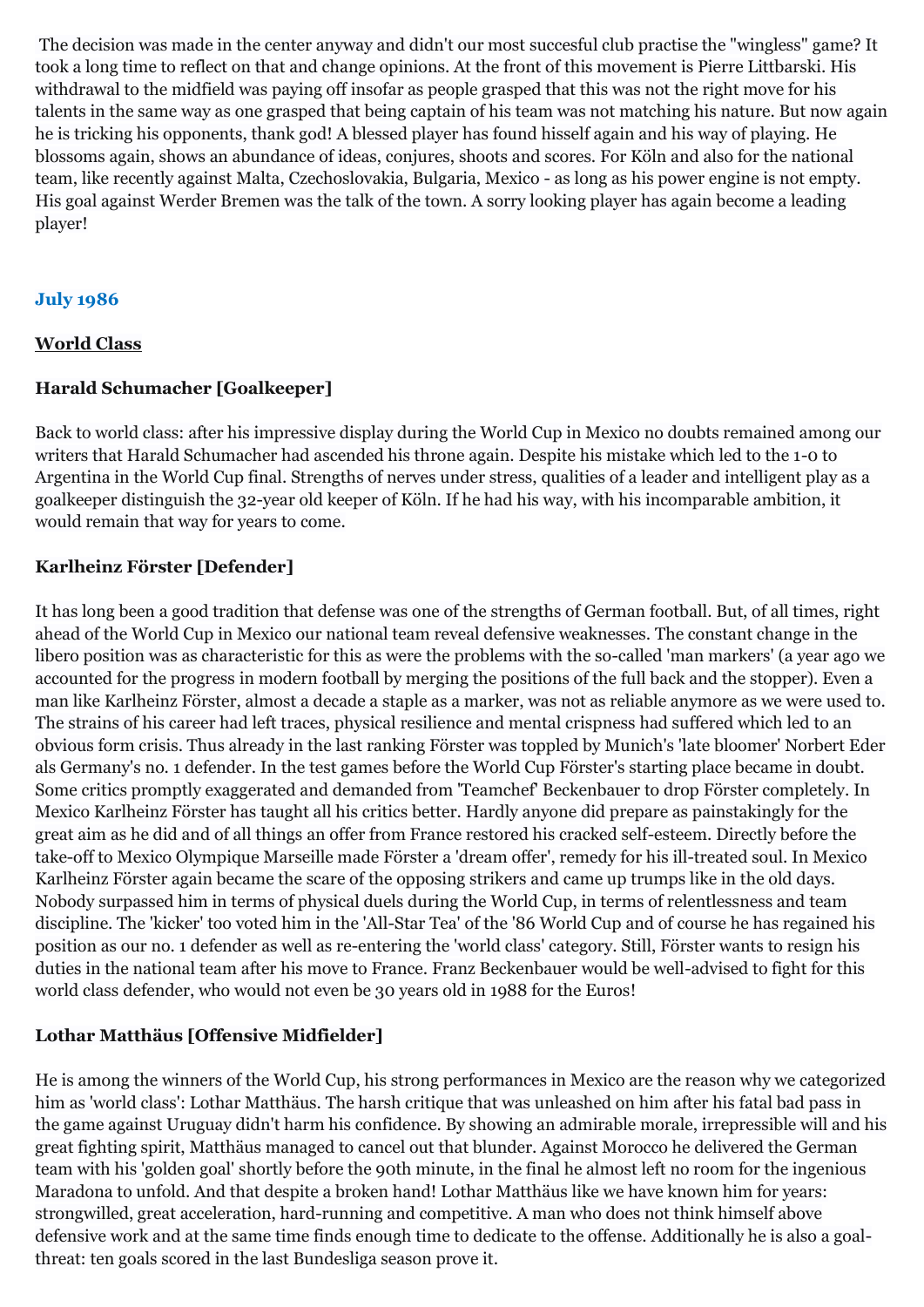Also because of his offensive prowess did we categorize the 25-year old in the category of 'offensive midfielders'. We could've just as well classified him as a defensive midfielder. Another thing that speaks for him. Lothar Matthäus - a player that finally managed the international breakthrough in Mexico. A pillar in the team that has to be built by Franz Beckenbauer for the future. A trump card for Franz Beckenbauer.

## **Soren Lerby [Foreign Player]**

Two players in the category 'world class', this should actually be reason to point with pride to the strength of the Bundesliga. If, yes if it wasn't the category of 'foreign players'! While these players can enhance the prestige of the Bundesliga they cannot enhance the prestige of German football as a whole. And if, yes if our no. 1 wouldn't say goodbye after this season! Sören Lerby will have to prove his calibre next season under the critical observation of our French colleagues. The chapter 'Bundesliga' is over for him. The last chapter in his three year stay in the Bundesliga certainly ranks among Lerby's finest and most beautiful moments as a footballer. The blond midfield conductor was a significant influence in the high-flying of his team Bayern in the last weeks of the Bundesliga. Always when things weren't going well it was Lerby that would pull up the sleeves to sound the attack. Not least thanks to him Bayern could celebrated winning the precious 'double'. Lerby did expect a little bit more to achieve during the World Cup though, where he did not play as good as usual. But the good overall picture could not be marred by his Mexico performances. Compared to our ranking of December last year he climbed from no. 3 to no. 1.

## **Jean-Marie Pfaff [Foreign Player]**

Closely following Lerby is his teammate Jean-Marie Pfaff, who climbed two places from international class to world class. For Pfaff similar attributes can be observed as for Lerby. Always dedicated, always ready to give his all. In the first half of the season he was set back by injuries, he even lost his starting place for Bayern and had to dread being left out from the Belgium squad going to Mexico. But with his iron-will, he worked on his comeback and convinced all his premature critics. In contrast to Lerby, Pfaff had reasons to celebrate a triumphant World Cup, for who would have predicted Belgium to advance to the semi finals? Pfaff has been instrumental in the triumph of his national team and of his club.

## **December 1988**

#### **World Class**

## **Rune Bratseth [Libero]**

Bremen made up for the loss of Gunnar Sauer brilliantly with Rune Bratseth taking over that role after Sauer's initial replacement Michael Kutzop was also injured. The Norwegian, who is already in a class of his own as marker, showcased impressively that he also knows how to interpet the role of libero in a brilliant way. The 1,93 meters tall defender, who Otto Rehhagel bought two years ago for 300,000 Marks from the Norwegian champion Rosenborg Trondheim, convinces with his versatility. In defense, he is almost insurmountable due to his pace, heading prowess and overview and as a libero, he also makes use of his freedom to roam forward stupendously. Bratseth's constantly above average performances, especially in the European Cup, tipped the balance to rate him as 'world class'. The brave 'Viking' would certainly play an outstanding role in any other European league, too. It also speaks for the deeply religious Bratseth that he does not intend to move southwards ("I feel well in Bremen, money is not everything").

## **Jürgen Kohler [Defender]**

18 months ago the Bundesliga bosses laughed at the Köln management for paying 2 million Marks for Jürgen Kohler, a defender. Today it is certain: Jürgen Kohler, the 23-year old defender from Lambsheim, is the undisputed number one defender, which today are mostly called man-markers. Today it is Kohler who is laughing the most, because in our new Rangliste, Kohler has moved one step up into the highest category of 'world class'. By now everyone has recognized what a man of Kohler's class is made of, not only in Köln.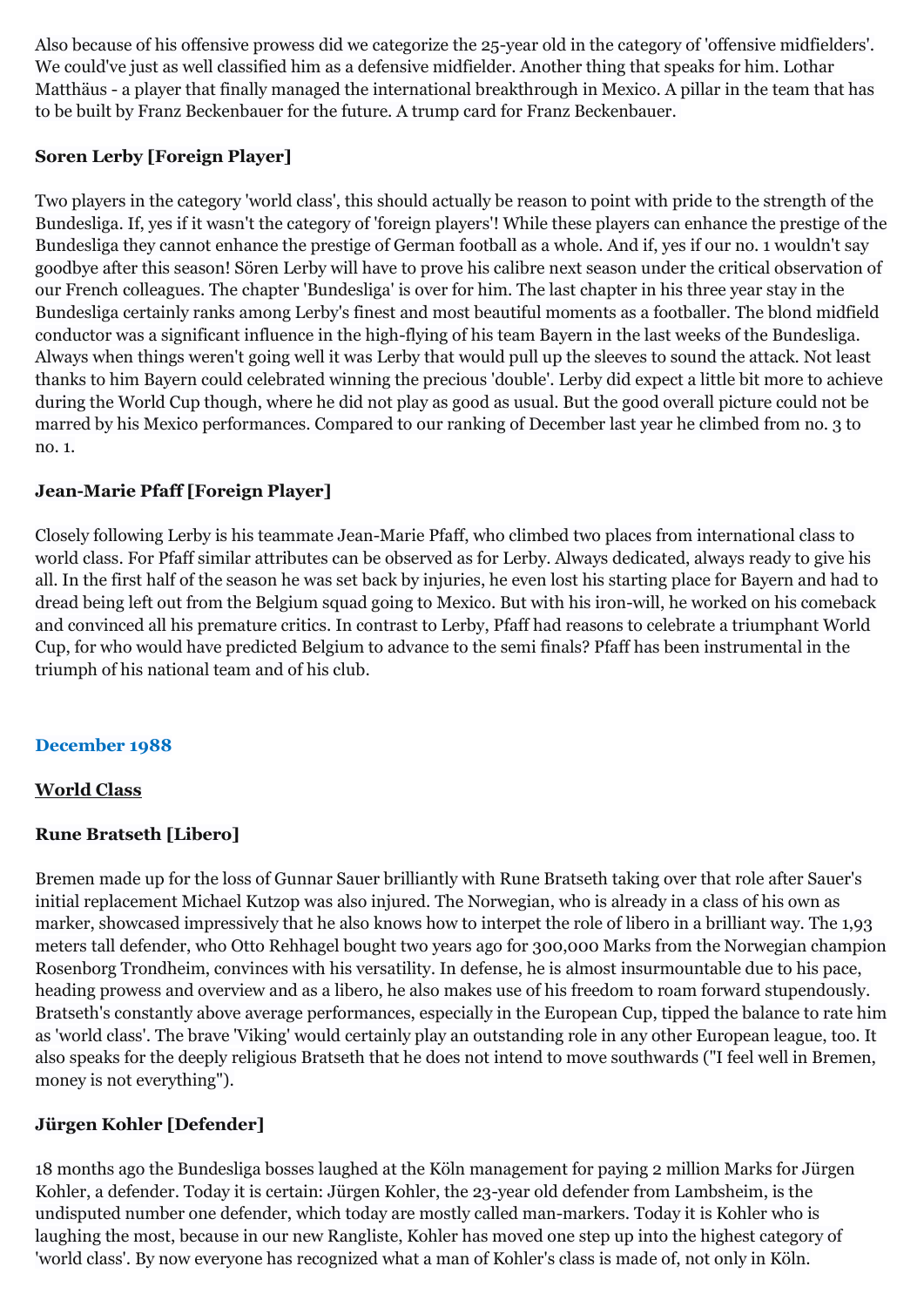No forward in the Bundesliga could get past him and also in the European Cup and in the national team Kohler was an insurmountable obstacle for the opponent. Jürgen Kohler, a man beyond reproach. "Kohler remains the King" was our headline in the summer Rangliste. That summer, his opponent Marco van Basten was ahead of him in decisive moments in the Euro semi final against the Netherlands, which spoiled his ascent to the highest category. After this season Köln will be left without its best defender, since it is almost 99.9 % safe that Kohler will transfer to Bayern München next summer. Even the expected transfer fee of over 3 million Marks will be of no solace for Köln, because today one knows how valuable a player like Kohler really is.

# **Thomas Hässler [Offensive Midfielder]**

The last players we ranked as 'world class' in the category of offensive midfielders were Paul Breitner and Felix Magath, which was five years ago *[note: this is false as the last player was actually Lothar Matthäus in the summer of 1986]*. At that time, the two were at the peak of their powers. Currently we see something developing in the Bundesliga which reminds us of the beginnings of the Beckenbauer/Netzer/Overath era. The young guns have taken over the scepter. This is as baffling as it is encouraging. None of the other six positional categories is as strong as the offensive midfielders, both in terms of quantity and quality. Once 'world class', six times 'international class', five times 'broad circle' and fourteen times players were considered. The midfield pivot is the best piece! .... Without any doubt is the highest position reserved for the Berliner in Köln, Thomas Hässler. Last summer only Lothar Matthäus was ranked ahead of him, who is now playing for Inter in Italy. Already that summer Hässler was ahead of his many other competitors like Olaf Thon, Hans Dorfner or Pierre Littbarski. Thus already last season he had managed the breakthrough. This last half year he thoroughly confirmed his class. Praise from all sides: be it managers, pundits, teammates and players - the chap is being carried by a broad foundation of approval and trust. He is an artist and fighter at the same, he can pull off anything and he knows how to enforce it. And he is also not someone who needs 'workers' around him.

# **Jürgen Klinsmann [Forward]**

It reads like an anachronism: all of football Germany moans about the lack of goals and attacking spirit yet we rank a forward as 'world class'! Paradoxical? No, maybe at first sight. After a long and thorough discussion we decided that Klinsmann had to be ranked as 'world class'. The reasons are manifold, "Klinsi" made the most of a position which is arguably the hardest to play in. He regularly scored and assisted goals. Additionally he decided games on the international stage, like recently in the UEFA Cup against Zagreb and Groningen. He is being hunted by all great clubs in Europe, he distinguishes himself with his consistency, endurance and commitment. All this were reasons to rank him as 'world class'.

# **July 1989**

# **World Class**

# **Jürgen Kohler [Defender]**

Do you know the difference between Jürgen Kohler and Guido Buchwald? Hardly a question that would divide the many football fans. But after the fateful 87th minute of our national team's game in Rotterdam against the Netherlands many fans arguably commented suspectfully: "this wouldn't have happened with Kohler on the pitch."

It was the equalizer by Marco van Basten. Ronald Koeman, Holland's enormously hard-shooting libero had aimed at the German goal from 18 meters. Hard, but not precise. Van Basten was standing at the right spot, touched the ball quick-wittedly, technically perfect and decflected it decisively. Buchwald the onlooker, Illgner unable to parry. And millions of fans in front of the tv set bickered about the fate that Kohler had to leave the pitch in the middle of the second half. And indeed the ex-Köln player almost gave van Basten no room to breathe while he was on the pitch. Whereas Buchwald, who took over Kohler's task, did no go on about his task in that fateful minute in a comparably aggressive manner. Of course that one weak moment is not the be-all and end-all regarding Buchwald's performance.